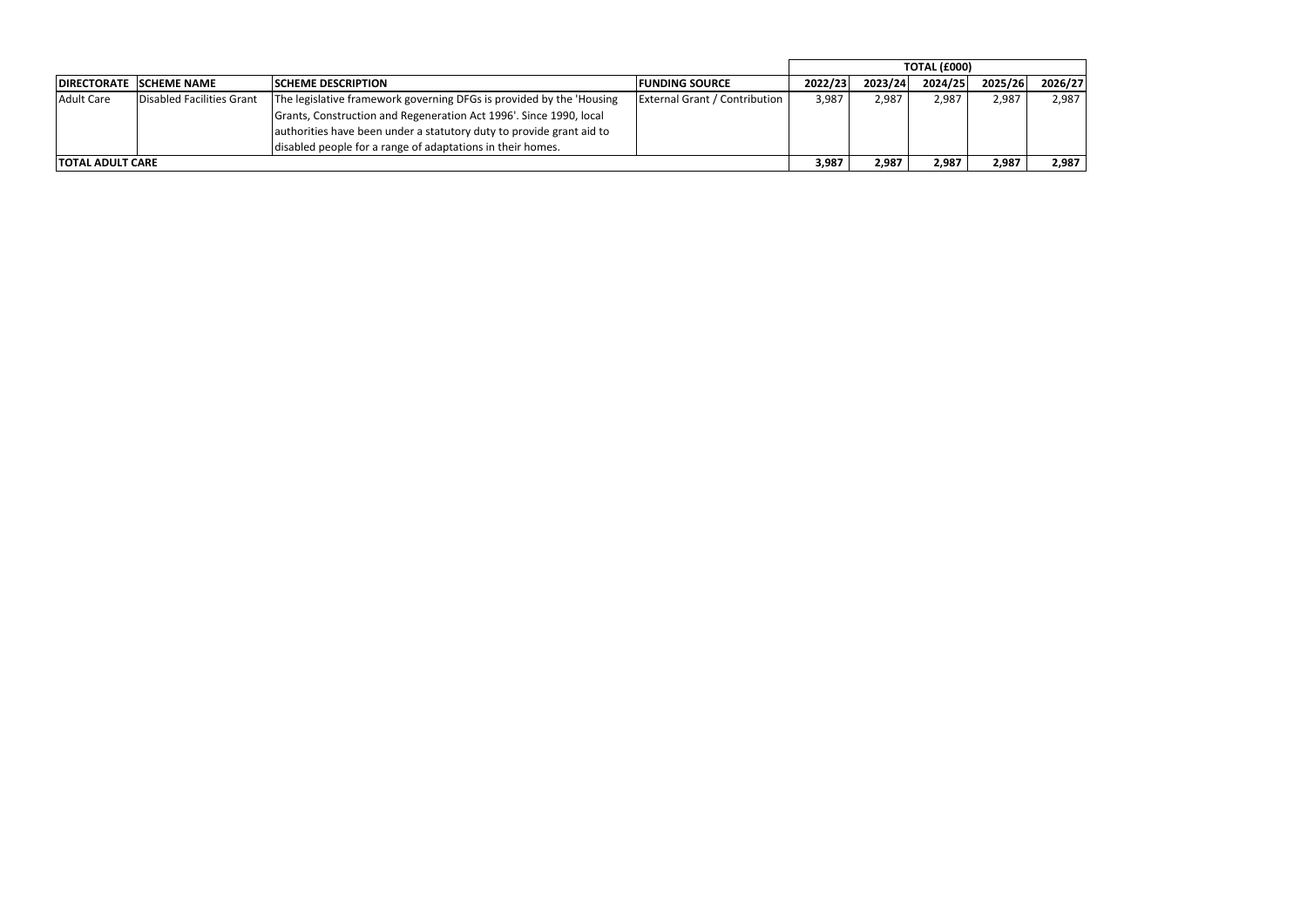|                                  |                                  |                                                                                                    |                                      |         |         | <b>TOTAL (£000)</b> |                                   |         |
|----------------------------------|----------------------------------|----------------------------------------------------------------------------------------------------|--------------------------------------|---------|---------|---------------------|-----------------------------------|---------|
| <b>DIRECTORATE</b>               | <b>SCHEME NAME</b>               | <b>SCHEME DESCRIPTION</b>                                                                          | <b>FUNDING SOURCE</b>                | 2022/23 | 2023/24 | 2024/25             | 2025/26                           | 2026/27 |
| Children's Services              | Devolved Formula Capital         | Schools will develop and commission individual schemes to improve condition and suitability        | <b>External Grant / Contribution</b> | 445     | 445     | 445                 | 445                               | 445     |
|                                  |                                  | within their buildings with guidance and approval from the Council.                                |                                      |         |         |                     |                                   |         |
|                                  |                                  | Academy conversions may reduce the Department for Education allocation in future years.            |                                      |         |         |                     |                                   |         |
| Children's Services              | New Place Planning               | Provision of additional school places to meet statutory duty through a programme of works          | <b>External Grant / Contribution</b> | 24,878  | 10,200  | 5,200               | 5,200                             | 5,200   |
|                                  |                                  | combining internal remodelling, new build or demountable classroom units.                          |                                      |         |         |                     | 1,808<br>$\overline{\phantom{0}}$ |         |
|                                  |                                  | Future years funding allocations determined by the Department for Education. Estimated figures     |                                      |         |         |                     |                                   |         |
|                                  |                                  | and may change.                                                                                    |                                      |         |         |                     |                                   |         |
| Children's Services              | <b>Schools Capital Condition</b> | Development of a programme of works to resolve major condition and improvement issues in           | <b>External Grant / Contribution</b> | 3,684   | 1,808   | 1,808               |                                   | 1,808   |
|                                  | Programme                        | school buildings in line with the Local Authority's Asset Management Strategy and Local Policy     |                                      |         |         |                     |                                   |         |
|                                  |                                  | Statement.                                                                                         |                                      |         |         |                     |                                   |         |
|                                  |                                  | Academy conversions may reduce the Department for Education allocation in future years.            |                                      |         |         |                     |                                   |         |
| <b>Children's Services</b>       | Special Provision Capital Fund   | The special provision fund is to support local authorities to make capital investments in          | <b>External Grant / Contribution</b> | 593     |         |                     |                                   |         |
|                                  |                                  | provision for pupils with special educational needs and disabilities. To be invested in new places |                                      |         |         |                     |                                   |         |
|                                  |                                  | and improvements to facilities for pupils with education, health and care (EHC) plans in           |                                      |         |         |                     |                                   |         |
|                                  |                                  | mainstream and special schools, nurseries, colleges and other provision.                           |                                      |         |         |                     |                                   |         |
| Children's Services              | <b>Early Years Capital Grant</b> | Provision of free early years education targeted at 2 year old children from lower income          | <b>External Grant / Contribution</b> | 19      |         |                     |                                   |         |
|                                  |                                  | households.                                                                                        |                                      |         |         |                     |                                   |         |
| Children's Services              | High Needs Provision Capital     | The High Needs Provision Capital Allocations (HNPCA) to support local authorities to               | <b>External Grant / Contribution</b> | 578     |         |                     |                                   |         |
|                                  | <b>Allocation</b>                | deliver new places and improve existing provision for children and young people with               |                                      |         |         |                     |                                   |         |
|                                  |                                  | Special Educational Needs and Disabilities (SEND), particularly those with more complex needs,     |                                      |         |         |                     |                                   |         |
|                                  |                                  | and for those pupils that require                                                                  |                                      |         |         |                     |                                   |         |
|                                  |                                  | alternative provision, which we collectively refer to as 'high needs' provision.                   |                                      |         |         |                     |                                   |         |
| <b>TOTAL CHILDREN'S SERVICES</b> |                                  |                                                                                                    |                                      | 30,197  | 12,453  | 7,453               | 7,453                             | 7,453   |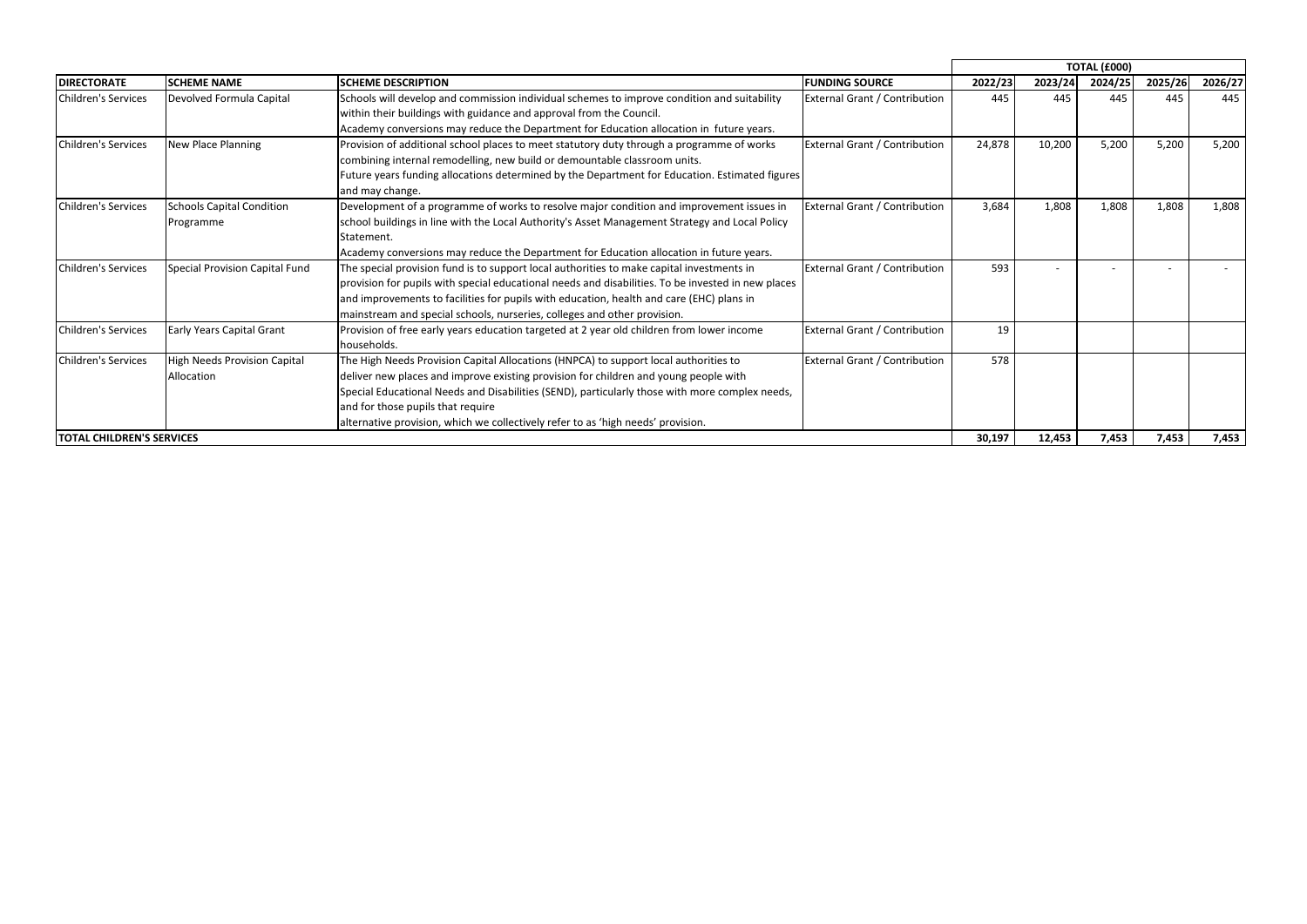|                    |                                                                     |                                                                                                                                                                                                                                                                                                                                                                                                                                                                                                                                                                                 |                                      |                |         | <b>TOTAL (£000)</b> |                          |            |
|--------------------|---------------------------------------------------------------------|---------------------------------------------------------------------------------------------------------------------------------------------------------------------------------------------------------------------------------------------------------------------------------------------------------------------------------------------------------------------------------------------------------------------------------------------------------------------------------------------------------------------------------------------------------------------------------|--------------------------------------|----------------|---------|---------------------|--------------------------|------------|
| <b>DIRECTORATE</b> | <b>SCHEME NAME</b>                                                  | <b>SCHEME DETAIL</b>                                                                                                                                                                                                                                                                                                                                                                                                                                                                                                                                                            | <b>FUNDING SOURCE</b>                | 2022/23        | 2023/24 | 2024/25             | 2025/26                  | 2026/27    |
| Economy            | Rochdale & Littleborough Flood Relief Scheme                        | The River Roch catchment is the main river network in Rochdale Borough<br>and is vulnerable to extensive flood risks affecting communities,<br>businesses, town centres and infrastructure including power, rail and<br>roads. The Environment Agency have identified the River Roch catchment<br>as one of their regional priorities for their capital investment programme<br>and propose a series of flood storage areas and improved defences to<br>reduce the risk of serious flooding for over 1000 homes and businesses.                                                 | <b>Prudential Borrowing</b>          | 1,336          | 4,500   |                     |                          |            |
| Economy            | Milnrow town centre/Butterworth Hall Brook flood risk<br>management | Working with the Environment Agency and United Utilities to identify and Prudential Borrowing<br>develop a Milnrow Drainage Strategy with solutions to reduce flood risk<br>from surface water in Milnrow town centre and from Butterworth Hall<br>Brook which affects property between Water Street and Dale Street.<br>Proposals for Butterworth Hall Brook will include a future proposal for<br>Flood Defence Grant in Aid working with the Environment Agency.                                                                                                             |                                      | 100            |         |                     |                          |            |
| Economy            | Solar Farm                                                          | To provide match funding for an externally funded project to construct an Invest to Save                                                                                                                                                                                                                                                                                                                                                                                                                                                                                        |                                      | 1,925          |         |                     | $\overline{\phantom{a}}$ | $\sim 100$ |
| Economy            | <b>Rail Corridor Strategy</b>                                       | approved solar farm with associated infrastructure on Council owned land External Grant / Contribution<br>To support the delivery of physical regeneration projects around the<br>Borough's 5 existing railway stations such as new housing and commercial<br>space, park and ride, highway and public realm work as well as support<br>feasibility work to develop a Masterplan and new station at Slattocks.                                                                                                                                                                  | <b>Prudential Borrowing</b>          | 2,000<br>1,000 |         | 2,000               | $\overline{\phantom{a}}$ |            |
| Economy            | Drake Street - Phases II & III                                      | This project aims to work with businesses and property owners to<br>restructure the mix of uses, improve infrastructure and connectivity,<br>increase footfall and promote independent retail and increased town<br>centre living in the area.                                                                                                                                                                                                                                                                                                                                  | <b>Prudential Borrowing</b>          | 200            |         |                     |                          |            |
| Economy            | Upperbanks                                                          | The Upperbanks scheme is a key regeneration priority for the Council and Invest to Save                                                                                                                                                                                                                                                                                                                                                                                                                                                                                         |                                      | 25,482         | 12,089  |                     | $\overline{\phantom{a}}$ |            |
|                    |                                                                     | is an important component of the on-going regeneration of Rochdale<br>town centre. The development will provide two new apartment blocks<br>providing 242 high quality apartments for rent, together with a 146 bed<br>Hampton by Hilton hotel.                                                                                                                                                                                                                                                                                                                                 | <b>External Grant / Contribution</b> | 12,972         |         |                     |                          |            |
| Economy            | Rochdale Town Hall restoration (phase 2)                            | Town Hall (phase 2) is the part National Lottery Heritage Fund (NLHF) - an Prudential Borrowing<br>£8.95m funded project to restore the building. There is now an additional<br>requirement needed to support the following:<br>top up budget due to previous expenditure used for essential<br>maintenance and improvements<br>NLHF round 1 approval was predicated upon RBC underwriting £3m of<br>external funding yet to be secured.<br>cover for potential inflationary costs<br>additional RDA Project Management, due diligence costs, and fees for<br>specialist advice |                                      | 3,500          | 4,647   |                     |                          |            |
| Economy            | Rochdale Town Hall Square - phase 2                                 | Further works within Rochdale Town Hall Square                                                                                                                                                                                                                                                                                                                                                                                                                                                                                                                                  | <b>Prudential Borrowing</b>          | 2,200          | 4,700   |                     |                          |            |
| Economy            | Stakehill Industrial Estate                                         | This funding is to support the ongoing work for the proposed Stakehill<br>Business Improvement District (BID). This would be as match funding for<br>implementation of physical schemes as determined by the BID Steering<br>Group.                                                                                                                                                                                                                                                                                                                                             | <b>Prudential Borrowing</b>          | 20             |         |                     |                          |            |
| Economy            | East Lancashire Railway                                             | Project is to support ELR extension into Castleton to connect direct rail<br>access to mainline giving accessibility to visitors from across northern<br>England together with investment at Heywood station. The ELR mainline<br>project will be a landmark heritage attraction for the Borough with<br>significant physical and economic benefits for regeneration of Castleton<br>District centre.                                                                                                                                                                           | <b>Prudential Borrowing</b>          | 300            |         |                     | $\overline{\phantom{a}}$ |            |
| Economy            | Northern Gateway - Feasibility                                      | Budget required for feasibility work to develop the Northern Gateway<br>proposals further.                                                                                                                                                                                                                                                                                                                                                                                                                                                                                      | <b>Prudential Borrowing</b>          | 109            |         |                     |                          |            |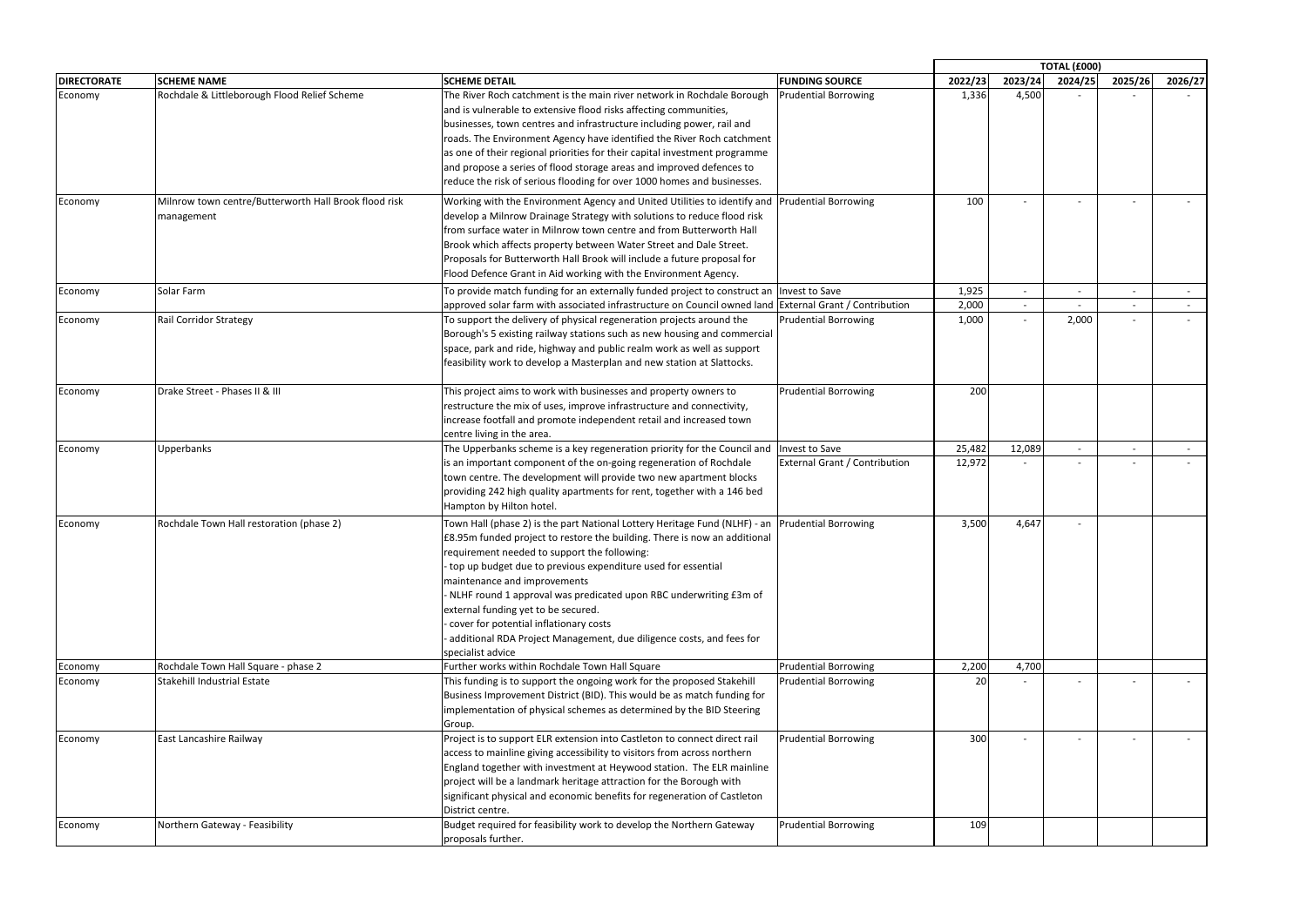| Economy              | Rochdale Town Centre 3 year strategy    | Funding will support the delivery of interventions identified in the strategy Prudential Borrowing |                                      | 350    |        | 1,000                    |     |        |
|----------------------|-----------------------------------------|----------------------------------------------------------------------------------------------------|--------------------------------------|--------|--------|--------------------------|-----|--------|
|                      |                                         | including physical projects (property improvements & public realm                                  |                                      |        |        |                          |     |        |
|                      |                                         | works), economic initiatives to complement the current business rates                              |                                      |        |        |                          |     |        |
|                      |                                         | reduction scheme, the development of strategies and interventions for                              |                                      |        |        |                          |     |        |
|                      |                                         | upper Yorkshire Street and Water Street, and promoting development                                 |                                      |        |        |                          |     |        |
|                      |                                         | opportunities.                                                                                     |                                      |        |        |                          |     |        |
| Economy              | Link Road Phase 2                       | South Heywood Area Wide Improvement Programme proposals for a new                                  | Capital Receipts                     | 2,421  |        |                          |     |        |
|                      |                                         | link road and network improvement from the M62 junction 19 through                                 |                                      |        |        |                          |     |        |
|                      |                                         | Heywood to Pilsworth, which will create the opportunity for delivering                             |                                      |        |        |                          |     |        |
|                      |                                         |                                                                                                    |                                      |        |        |                          |     |        |
|                      |                                         | investment in housing and employment growth. £3m budget is match                                   |                                      |        |        |                          |     |        |
|                      |                                         | funding re a bid to the National Productivity Investment Fund.                                     |                                      |        |        |                          |     |        |
| Economy              | Town Centre East Feasibility            | This scheme will support capital investment in the Rochdale Riverside                              | <b>Prudential Borrowing</b>          | 335    |        |                          |     |        |
|                      |                                         | (Phase1) retail and leisure scheme                                                                 |                                      |        |        |                          |     |        |
| Economy              | Property Growth Fund                    | Acquisition and development of property with the primary aims of                                   | <b>Invest to Save</b>                | 12,518 | 7,911  | 20,000                   |     |        |
|                      |                                         | strategic regeneration, business growth, job creation and enhancing social                         |                                      |        |        |                          |     |        |
|                      |                                         | or economic value, with secondary aims of portfolio diversification and                            |                                      |        |        |                          |     |        |
|                      |                                         | the achievement of a financial return in order to cover the costs of                               |                                      |        |        |                          |     |        |
|                      |                                         | investment and provide for whole-life asset maintenance costs and future                           |                                      |        |        |                          |     |        |
|                      |                                         | fluctuations in property investment income                                                         |                                      |        |        |                          |     |        |
| Economy              | Asset Development Fund                  | To create jobs and build the local economy by buying                                               | Capital Receipts                     | 1,515  |        |                          |     |        |
|                      |                                         | properties/developing properties.                                                                  |                                      |        |        |                          |     |        |
| Economy              | Rochdale Flood innovation programme     | The project will deliver a neighbourhood flood and climate resilience project                      | <b>External Grant / Contribution</b> | 2,708  | 957    | 876                      | 815 | 717    |
|                      |                                         | focused on Littleborough and Wardleworth. It will deliver complementary                            |                                      |        |        |                          |     |        |
|                      |                                         | activities to the Environment Agency Flood Alleviation Project for the River Roch                  |                                      |        |        |                          |     |        |
|                      |                                         | through reducing and improving management of residual flood risks from fluvial                     |                                      |        |        |                          |     |        |
|                      |                                         | and surface water sources to homes, businesses and community assets. The                           |                                      |        |        |                          |     |        |
|                      |                                         | project is funded as part of a national programme of 25 projects included in the                   |                                      |        |        |                          |     |        |
|                      |                                         | Environment Agency/Defra Flood and Coastal Resilience and Innovation                               |                                      |        |        |                          |     |        |
|                      |                                         | Programme.                                                                                         |                                      |        |        |                          |     |        |
| Economy              | Industrial Units - Capital Programme    | To carry out urgent works across the Council's industrial estates (118 units across                | <b>Prudential Borrowing</b>          | 1,703  | 1,047  | 812                      |     |        |
|                      |                                         | 10 estates) to bring the units to a compliant and lettable standard.                               |                                      |        |        |                          |     |        |
| Economy              | Towns Fund - New Homes Central Rochdale | Land acquisition and remediation prior to new house building by RBH & private                      | <b>External Grant / Contribution</b> |        |        |                          |     |        |
|                      |                                         | developers                                                                                         |                                      | 1,000  | 853    |                          |     |        |
| Economy              | Towns Fund - Heritage Skills Studio     | Development of training facility as part of the Town Hall restoration                              | <b>External Grant / Contribution</b> |        | 180    | 137                      |     |        |
| <b>Economy</b>       | Towns Fund - ST Mary's Gate             |                                                                                                    | External Grant / Contribution        |        |        |                          |     |        |
|                      |                                         | A Highway improvement scheme which addresses the lack of available surface                         |                                      |        |        |                          |     |        |
|                      |                                         | crossing points across St Mary's Gate which is a dual carriageway road around the                  |                                      |        |        |                          |     |        |
|                      |                                         | Town Centre. The scheme is centred on providing sustainable accessibility to the                   |                                      |        |        |                          |     |        |
|                      |                                         | Town Centre from the residential areas on the outskirts of the Town Centre as well                 |                                      |        |        |                          |     |        |
|                      |                                         | as Rochdale Infirmary by promoting vastly improved walking and cycling facilities                  |                                      |        | 2,035  | $\overline{\phantom{a}}$ |     |        |
| Economy              | Towns Fund - Strategic Gateway Sites    | Land remediation of CPO'd sites prior to new housing                                               | External Grant / Contribution        | 396    | 61     |                          |     | $\sim$ |
| Economy              | Towns Fund - AMPI                       | New Training and research facility to be located at Kingsway Business park                         | External Grant / Contribution        | 4,915  | 6,388  | 3,697                    |     |        |
| Economy              | Towns Fund - Kingsway                   | Delivery of the units will complement the adjacent Logic at Kingsway scheme,                       | External Grant / Contribution        |        |        |                          |     |        |
|                      |                                         | completed in 2019, which delivered small units within Kingsway Business Park as                    |                                      |        |        |                          |     |        |
|                      |                                         | well as strengthening the offering of the strategic employment site itself. The 420                |                                      |        |        |                          |     |        |
|                      |                                         | acre Kingsway Business Park is the key employment site for the Borough and                         |                                      |        |        |                          |     |        |
|                      |                                         | neighbouring areas. With 70% of the workforce living within Rochdale and                           |                                      |        |        |                          |     |        |
|                      |                                         | generating a GVA of over £30m per annum, the Business Park is key to unlocking                     |                                      |        |        |                          |     |        |
|                      |                                         | the full potential of Rochdale                                                                     |                                      | 500    |        |                          |     |        |
| Economy              | Towns Fund - Neighbourhoods             | New Homes on former Central Retail park                                                            | <b>External Grant / Contribution</b> | 1,200  | 1,200  |                          |     | $\sim$ |
| Economy              | Rochdale Town Centre Slopes Restoration | The Slopes between the Town Hall and the Parish Church form the core to the                        | <b>Prudential Borrowing</b>          |        |        |                          |     |        |
|                      |                                         | historic town centre. These Slopes have been neglected and vandalised for                          |                                      |        |        |                          |     |        |
|                      |                                         | decades and are now in a state of extreme disrepair. Slopes will be improved,                      |                                      |        |        |                          |     |        |
|                      |                                         | restored and made safe.                                                                            |                                      | 1,000  | 1,000  |                          |     |        |
| <b>TOTAL ECONOMY</b> |                                         |                                                                                                    |                                      | 81,705 | 47,568 | 28,522                   | 815 | 717    |
|                      |                                         |                                                                                                    |                                      |        |        |                          |     |        |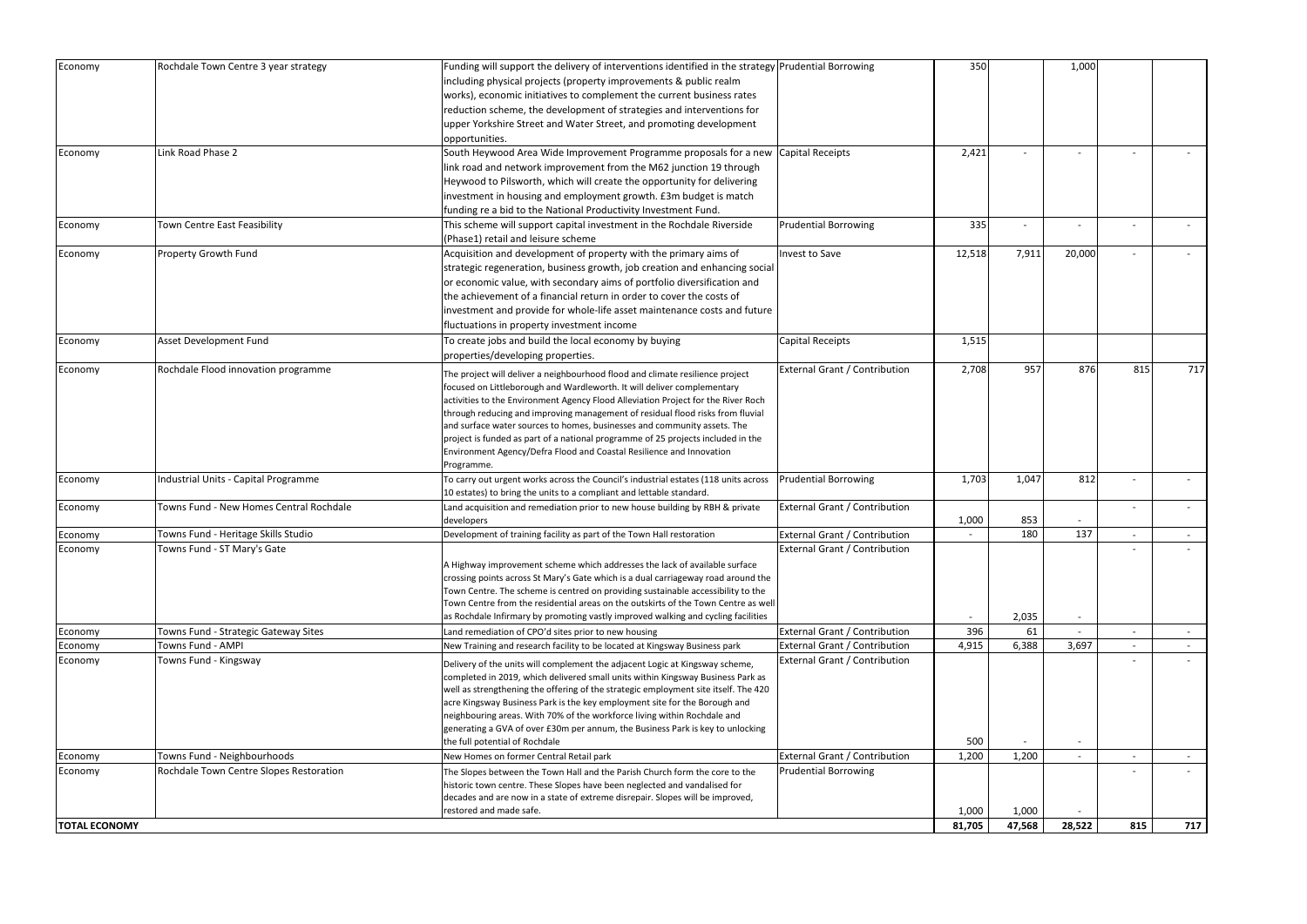|                    |                                          |                                                                                                                                                                                                                                                                                                                                                                                                                                                                                                                                                                                                           |                                           |         | <b>TOTAL (£000)</b> |         |         |            |  |
|--------------------|------------------------------------------|-----------------------------------------------------------------------------------------------------------------------------------------------------------------------------------------------------------------------------------------------------------------------------------------------------------------------------------------------------------------------------------------------------------------------------------------------------------------------------------------------------------------------------------------------------------------------------------------------------------|-------------------------------------------|---------|---------------------|---------|---------|------------|--|
| <b>DIRECTORATE</b> | <b>SCHEME NAME</b>                       | <b>SCHEME DESCRIPTION</b>                                                                                                                                                                                                                                                                                                                                                                                                                                                                                                                                                                                 | <b>FUNDING SOURCE</b>                     | 2022/23 | 2023/24             | 2024/25 | 2025/26 | 2026/27    |  |
| Neighbourhoods     | Replacement Parks/Street Machinery       | The programme is a rolling replacement scheme for replacement of the Council's 550 plus pieces of<br>machinery. The programme aims to replace assets when they have exceeded the most cost-effective<br>period of operation.                                                                                                                                                                                                                                                                                                                                                                              | <b>Prudential Borrowing</b>               | 120     | 120                 | 120     | 120     | 120        |  |
| Neighbourhoods     | Rights Of Way                            | The programme is a rolling scheme for carrying out the statutory function of maintaining the<br>Council's Rights of Way network.                                                                                                                                                                                                                                                                                                                                                                                                                                                                          | Revenue Contribution to Capital<br>Outlay | 80      | 80                  | 80      | 80      | 80         |  |
| Neighbourhoods     | Jpgrade Play Equipment                   | To maintain within legislative requirements and guidelines the current level of Fixed Play provision<br>across the borough.                                                                                                                                                                                                                                                                                                                                                                                                                                                                               | Revenue Contribution to Capital<br>Outlay | 75      | 75                  | 75      | 75      | 75         |  |
| Neighbourhoods     | Vehicle Replacement Programme            | To replace existing vehicles at the end of their optimum asset life. Remove vehicles from the<br>programme due to changes in requirements and add new requirements into acquisition and                                                                                                                                                                                                                                                                                                                                                                                                                   | <b>Prudential Borrowing</b>               | 2,946   | 22                  | 392     | 472     | 964        |  |
|                    |                                          | replacement schedule.                                                                                                                                                                                                                                                                                                                                                                                                                                                                                                                                                                                     | Capital Receipts                          | 44      |                     |         |         |            |  |
|                    |                                          | Partially Invest to Save scheme relating to decision to purchase fleet vehicles rather than hire.                                                                                                                                                                                                                                                                                                                                                                                                                                                                                                         | Invest to Save                            | 170     | 1,700               | 180     | 1,156   | 1,156      |  |
| Neighbourhoods     | Waste Bin Replacement Programme          | Scheme is to replace wheelie bins which are no longer fit for purpose, and increased demand for<br>new bins as they were first introduced in 1991 and have an estimated life of 10 years. The scheme<br>may also increase recycling rates which in turn would reduces the cost of waste disposal.                                                                                                                                                                                                                                                                                                         | <b>Prudential Borrowing</b>               | 293     | 298                 | 303     | 303     | 303        |  |
| Neighbourhoods     | <b>New Cemetery Sites</b>                | Toilet provision in Denehurst Park and to cover the cost of replacing the cremators at Rochdale<br>Cemetery.                                                                                                                                                                                                                                                                                                                                                                                                                                                                                              | <b>Prudential Borrowing</b>               | 833     |                     |         |         | $\sim$     |  |
| Neighbourhoods     | Section 106                              | To facilitate the completion of the Hollin, Alkrington, Balderstone Park, Stansfield and Robinson's<br>Common play schemes                                                                                                                                                                                                                                                                                                                                                                                                                                                                                | <b>External Grant / Contribution</b>      | 42      |                     |         |         | $\sim$ $-$ |  |
| Neighbourhoods     | Highways Investment                      | Continuing investment in Rochdale's Highways Infrastructure, across roads and footpaths.                                                                                                                                                                                                                                                                                                                                                                                                                                                                                                                  | <b>Prudential Borrowing</b>               | 1,320   |                     |         | $\sim$  | $\sim$ $-$ |  |
| Neighbourhoods     | ocal Transport Plan                      | To continue the aspirations of the Rochdale Highways Capital Programme and be more effective in<br>identifying and responding to the Local Transport Plan shared priorities of Safety, Air Quality,<br>Congestion and Accessibility.                                                                                                                                                                                                                                                                                                                                                                      | External Grant / Contribution             | 2,714   | 2,714               | 2,714   | 2,714   | 2,714      |  |
| Neighbourhoods     | Compulsory Purchase Order Programme      | Acquisition of private land and buildings where current owner fails to bring asset into use either<br>blighting the area or preventing further economic/physical development. Compulsory Purchase<br>Order powers will be used but an offer must first be made to purchase the asset through<br>negotiation. Budget is required to fund the purchase price or compensation, staffing costs, legal and<br>valuation fees (external and internal). Subsequent disposal of some assets will offset some of the<br>costs.                                                                                     | <b>Prudential Borrowing</b>               | 2,030   | 2,419               | 1,000   | 1,000   | 1,000      |  |
| Neighbourhoods     | Delivering High Value Housing            | The programme aims to deliver over 1,000 new higher value homes in the borough over a ten year<br>period, through proactive site assembly and promotion of development opportunities, using council<br>and privately owned land. The aim is to facilitate the development of more higher value housing in<br>order to attract and retain economically active households. This will generate Council Tax, section<br>106 and New Homes Bonus revenue to support local services, as well as attracting more disposal<br>income to the borough, retaining local spend and boosting place-based regeneration. | <b>Prudential Borrowing</b>               | 1,150   | 1,705               |         |         |            |  |
| Neighbourhoods     | <b>Housing Standards Fund</b>            | Scheme proposes to improve private sector dwellings & environments. Interventions include<br>-emergency repairs to owner-occupied properties<br>-works in default to private rented properties<br>-corrective works to houses in multiple occupation<br>-tenancy/rent bonds for residents desperate to access decent accommodation unable to access<br>social housing<br>bring empty properties and vacant land back into use<br>tackle fuel poverty and energy efficiency issues in the private housing stock                                                                                            | <b>Prudential Borrowing</b>               | 800     | 800                 | 800     | 800     | 800        |  |
| Neighbourhoods     | <b>Customer Transformation Programme</b> | It has been agreed to progress the Council's "Customer Transformation Programme" as a delivery<br>mechanism bringing together all customer related transformation including redesign of systems<br>under one programme of work, realising financial and non financial benefits. A phased approach is<br>being proposed. Phase1 - detail analysis over 6 months, identify options & develop a detail business<br>case with precise costs and benefits. Phase 2 - implementation phase funded via capital                                                                                                   | <b>Prudential Borrowing</b>               | 199     |                     |         |         |            |  |
| Neighbourhoods     | ICT Infrastructure Refresh Programme     | To refresh, on a rolling programme the ICT estate. To remove the need for individual Services &<br>Directorates to hold funds related to ICT equipment. Preventing purchasing of non-strategic &<br>inappropriate ICT. To control and make the spend on ICT equipment the most efficient and cost<br>effective by maintaining a relatively small annual amount as opposed to large investments every 7/8<br>years                                                                                                                                                                                         | <b>Prudential Borrowing</b>               | 874     | 444                 | 444     | 444     | 444        |  |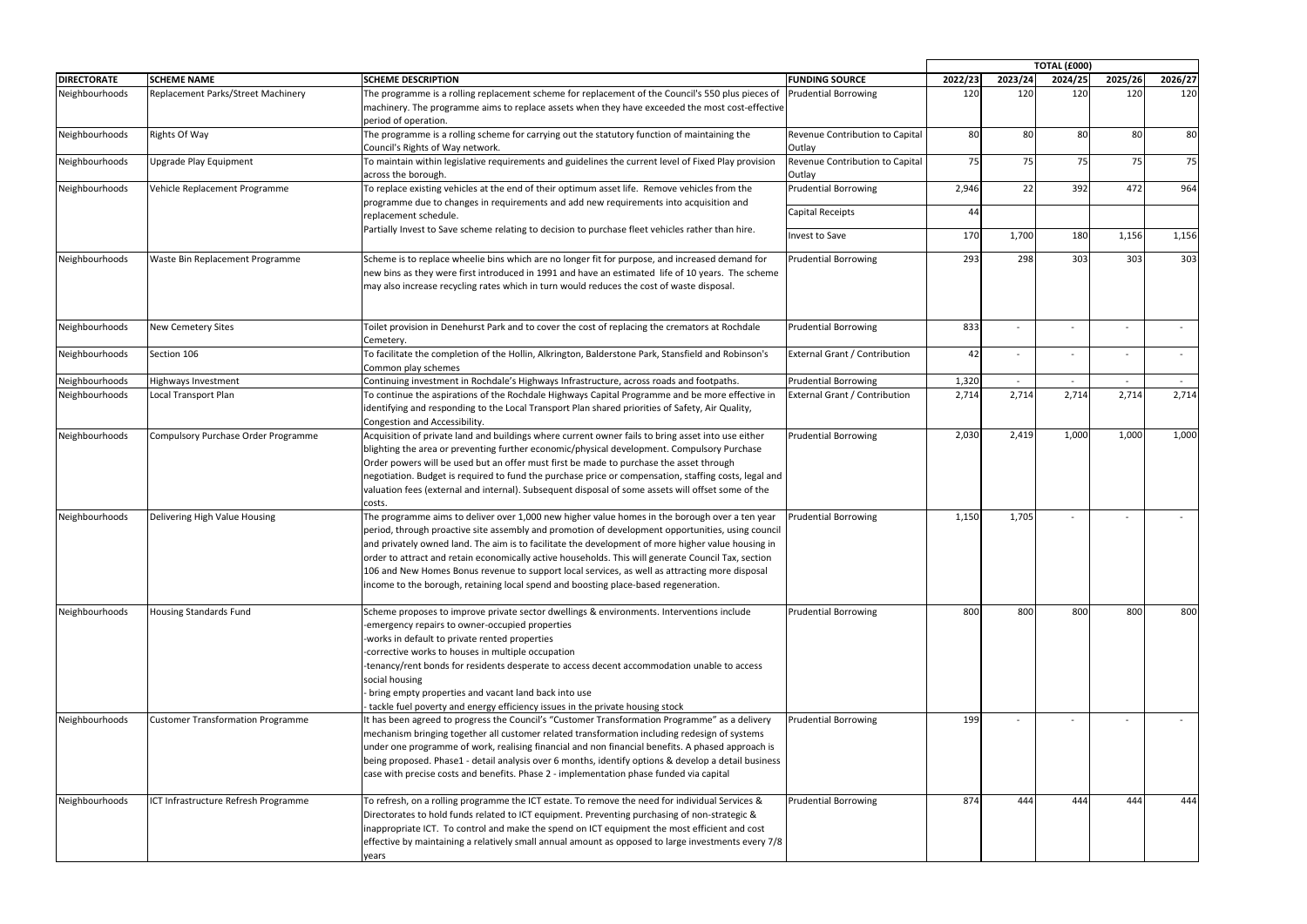| Neighbourhoods              | ICT Programmes (Staff)               | To deliver the Council's ICT projects utilising existing ICT staff, to reduce the Capital required each<br>year. The programmes deliver a variety of objectives for each business area and are assessed against | <b>Prudential Borrowing</b>     | 500    | 500    | 500    | 500    | 500    |
|-----------------------------|--------------------------------------|-----------------------------------------------------------------------------------------------------------------------------------------------------------------------------------------------------------------|---------------------------------|--------|--------|--------|--------|--------|
|                             |                                      | business cases to check that they are in line with corporate objectives                                                                                                                                         |                                 |        |        |        |        |        |
| Neighbourhoods              | Service Desk System Replacement      | ICT Services use Microsoft Service Manager to log and manage ICT issues and service requests. This                                                                                                              | <b>Prudential Borrowing</b>     | 100    |        |        |        |        |
|                             |                                      | system will soon become unsupported by Microsoft and requires replacement. The current system                                                                                                                   |                                 |        |        |        |        |        |
|                             |                                      | is ineffective and there is the opportunity to improve performance through a new system which                                                                                                                   |                                 |        |        |        |        |        |
|                             |                                      | would provide features such as an online customer portal and automation of internal processes. The                                                                                                              |                                 |        |        |        |        |        |
|                             |                                      | Members Enquiries system is also managed from this system and also encounters similar problems.                                                                                                                 |                                 |        |        |        |        |        |
|                             |                                      |                                                                                                                                                                                                                 |                                 |        |        |        |        |        |
| Neighbourhoods              | Office365                            | Significant programme of work which will impact every part of the organisation and its                                                                                                                          | <b>Prudential Borrowing</b>     | 225    |        |        |        |        |
|                             |                                      | partners/agencies/suppliers in migrating the Council from the old existing Microsoft solution to the                                                                                                            |                                 |        |        |        |        |        |
|                             |                                      | new required solution which will ensure Council Services have the necessary business tools to                                                                                                                   |                                 |        |        |        |        |        |
|                             |                                      | perform duties and functions within a secure and up-to-date IT infrastructure.                                                                                                                                  |                                 |        |        |        |        |        |
| Neighbourhoods              | <b>Asset Management Group</b>        | To adequately maintain the property portfolio and ensure that the Council comply to any statutory,                                                                                                              | <b>Prudential Borrowing</b>     | 1,750  | 1,750  | 1,750  | 1,750  | 1,750  |
|                             |                                      | and Health & Safety regulations. The scheme also aims to reduce the maintenance backlog and                                                                                                                     |                                 |        |        |        |        |        |
|                             |                                      | improve the reduced property holding to accommodation standards.                                                                                                                                                |                                 |        |        |        |        |        |
| Neighbourhoods              | ink4Life - Whole Life Costing        | To adequately maintain the Link4Life property portfolio and to ensure that the Council, as landlord,                                                                                                            | <b>Prudential Borrowing</b>     | 800    | 800    | 800    | 800    | 800    |
|                             |                                      |                                                                                                                                                                                                                 |                                 |        |        |        |        |        |
|                             |                                      | complies with any statutory and health & safety regulations.                                                                                                                                                    |                                 | 100    | 100    | 100    | 100    | 100    |
| Neighbourhoods              | <b>Burglary Reduction Scheme</b>     | Implement alleygating schemes and gating orders on alleys to reduce the number of burglaries and                                                                                                                | <b>Prudential Borrowing</b>     |        |        |        |        |        |
|                             |                                      | improve neighbourhood safety.                                                                                                                                                                                   |                                 |        |        |        |        |        |
| Neighbourhoods              | Climate Emergency - Carbon Neutral   | The Council has declared a climate emergency and will work towards becoming carbon neutral by                                                                                                                   | <b>Prudential Borrowing</b>     | 1,519  | 1,000  | 1,000  | 950    | $\sim$ |
|                             |                                      | 2038. This investment of £5M over the next five years is a clear statement of intent that the Council                                                                                                           |                                 |        |        |        |        |        |
|                             |                                      | takes this matter seriously and is prepared to invest in driving initiatives across the areas of energy,                                                                                                        |                                 |        |        |        |        |        |
|                             |                                      | travel and transport, homes, workplaces and public buildings, consumption and production of                                                                                                                     |                                 |        |        |        |        |        |
|                             |                                      | resources and our natural environment.                                                                                                                                                                          |                                 |        |        |        |        |        |
| Neighbourhoods              | Number One Riverside revolving doors | Replace existing revolving doors at Number One Riverside to increase access and reduce                                                                                                                          | <b>Prudential Borrowing</b>     | 120    |        |        |        |        |
|                             |                                      | breakdowns. Create single point of entry for all users of the building reducing inequality and                                                                                                                  |                                 |        |        |        |        |        |
|                             |                                      | enhancing inclusivity.                                                                                                                                                                                          |                                 |        |        |        |        |        |
| Neighbourhoods              | Junction 19                          | The South Heywood Junction 19 scheme comprises two main elements. These are;                                                                                                                                    | External Grant / Contribution   | 9,000  |        |        |        |        |
|                             |                                      | the construction of a 2.2km Link Road from J19 of the M62 to Pilsworth Road to improve                                                                                                                          |                                 |        |        |        |        |        |
|                             |                                      | access to the existing South Heywood Employment Area, and                                                                                                                                                       |                                 |        |        |        |        |        |
|                             |                                      | the associated development of up to 1,000 new homes, approximately 1.45 million sq ft of                                                                                                                        |                                 |        |        |        |        |        |
|                             |                                      | employment space, a new primary school and village centre retail.                                                                                                                                               |                                 |        |        |        |        |        |
|                             |                                      | Planning and Licensing Committee were minded to approve the planning application in March 2018,                                                                                                                 |                                 |        |        |        |        |        |
|                             |                                      | subject to the completion of necessary legal documents.                                                                                                                                                         |                                 |        |        |        |        |        |
| Neighbourhoods              | <b>Bowlee Free School</b>            | Funding of the proposed Free School is provided via a fixed budget based on pupil numbers, 12% of Prudential Borrowing                                                                                          |                                 | 600    |        |        |        |        |
|                             |                                      | the budget is allocated to external works; this does not include highway accessibility. It is the                                                                                                               |                                 |        |        |        |        |        |
|                             |                                      | responsibility of the Local Authority to provide a site with sufficient accessibility. In addition to direct                                                                                                    |                                 |        |        |        |        |        |
|                             |                                      | vehicular access from Heywood Old Road, cycle / pedestrian routes from the adjacent Langley estate                                                                                                              |                                 |        |        |        |        |        |
|                             |                                      | directly to the Free School site are required to support this development at the planning application                                                                                                           |                                 |        |        |        |        |        |
| Neighbourhoods              | <b>CCTV Upgrade</b>                  | Essential improvements to the boroughs CCTV monitoring service to move the monitoring centre                                                                                                                    | <b>Prudential Borrowing</b>     | 159    |        |        |        |        |
|                             |                                      | and necessary improvements to the camera infrastructure to maintain an effective community                                                                                                                      |                                 |        |        |        |        |        |
|                             |                                      | safety provision.                                                                                                                                                                                               |                                 |        |        |        |        |        |
| Neighbourhoods              | Townships Capital Programme          | An annual allocation of Capital Funds allocated on a pro rata basis and agreed by each of the 5                                                                                                                 | <b>Prudential Borrowing</b>     | 400    | 400    | 400    | 400    | 400    |
|                             |                                      | Township Committees                                                                                                                                                                                             |                                 |        |        |        |        |        |
| Neighbourhoods              | Highways Steady State Fund           | To maintain the current condition, a certain amount of funding is required each year to achieve                                                                                                                 | <b>Prudential Borrowing</b>     | 2,851  | 2,851  | 2,851  | 2,851  | 2,851  |
|                             |                                      |                                                                                                                                                                                                                 |                                 |        |        |        |        |        |
|                             |                                      | "steady state". Steady state is where the network is maintained at its current level and the amount                                                                                                             | External Grant / Contribution   | 339    | 339    | 339    | 339    | 339    |
|                             |                                      | of highway maintenance balances the annual level deterioration                                                                                                                                                  |                                 |        |        |        |        |        |
| Neighbourhoods              | Highways Fleet - In-house Service    | The purchase of plant & equipment (eg gully cleaners, gritters & low loaders etc) necessary to                                                                                                                  | Revenue Contribution to Capital | 300    |        |        |        | $\sim$ |
|                             |                                      | undertake the in house delivery of reactive highway maintenance commencing April 2022.                                                                                                                          | Outlay                          |        |        |        |        |        |
| Neighbourhoods              | <b>Highways Fees</b>                 | To investigae and develop proposals linked to the Traffic Calming motion including professional fees                                                                                                            | Capital Receipts                | 100    | 100    | 100    | 100    | 100    |
| Neighbourhoods              | <b>GM ONE Network</b>                | Following on from GM Full Fibre project where new fibre optic cabling is laid across GM, GMCA are                                                                                                               | <b>Prudential Borrowing</b>     | 665    | 395    |        |        |        |
|                             |                                      | taking a collective approach to procuring and running their WAN services through building own                                                                                                                   |                                 |        |        |        |        |        |
|                             |                                      | platform                                                                                                                                                                                                        |                                 |        |        |        |        |        |
| <b>TOTAL NEIGHBOURHOODS</b> |                                      |                                                                                                                                                                                                                 |                                 | 33,218 | 18,612 | 13,948 | 14,954 | 14,496 |
|                             |                                      |                                                                                                                                                                                                                 |                                 |        |        |        |        |        |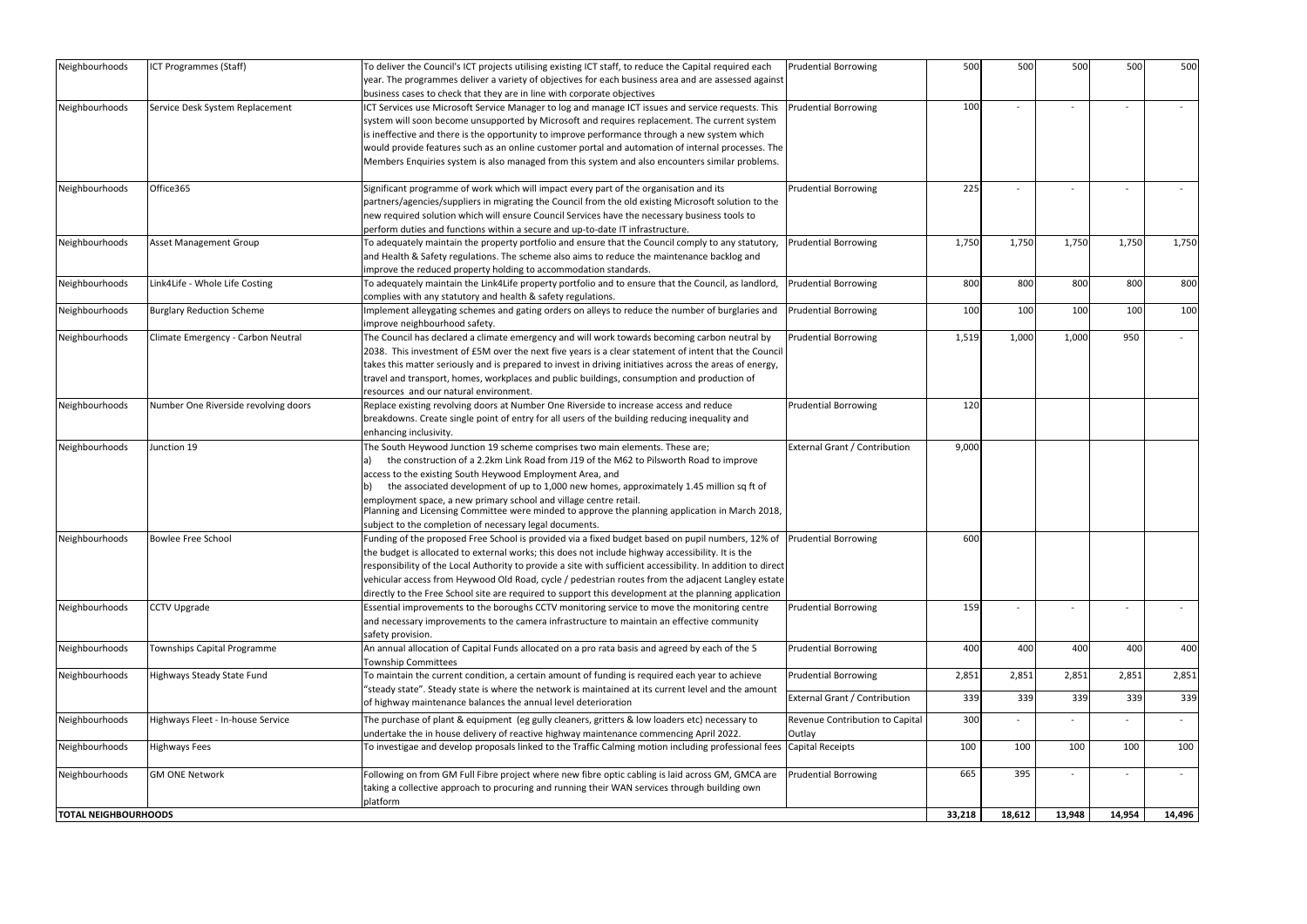|                     |                                |                                                                                                                                                              |                             | <b>TOTAL (£000)</b> |                          |                                         |                  |  |
|---------------------|--------------------------------|--------------------------------------------------------------------------------------------------------------------------------------------------------------|-----------------------------|---------------------|--------------------------|-----------------------------------------|------------------|--|
|                     | <b>DIRECTORATE SCHEME NAME</b> | <b>ISCHEME DESCRIPTION</b>                                                                                                                                   | <b>FUNDING SOURCE</b>       |                     |                          | 2022/23 2023/24 2024/25 2025/26 2026/27 |                  |  |
| Public Health       | Link4Life Capital projects     | Alterations to building configurations and associated equipment at<br>Rochdale Leisure Centre and Heywood Sports Village.<br>Hollingworth Lake developments. | <b>Prudential Borrowing</b> | 2,995               | $\overline{\phantom{a}}$ |                                         |                  |  |
| Public Health       | Link4Life equipment            | On-going update and replacement of leisure centre equipment across<br>the borough.                                                                           | <b>Prudential Borrowing</b> | 1,011               |                          | 576                                     | 100 <sub>1</sub> |  |
| TOTAL PUBLIC HEALTH |                                |                                                                                                                                                              |                             | 4,006               |                          | 576                                     | 100              |  |